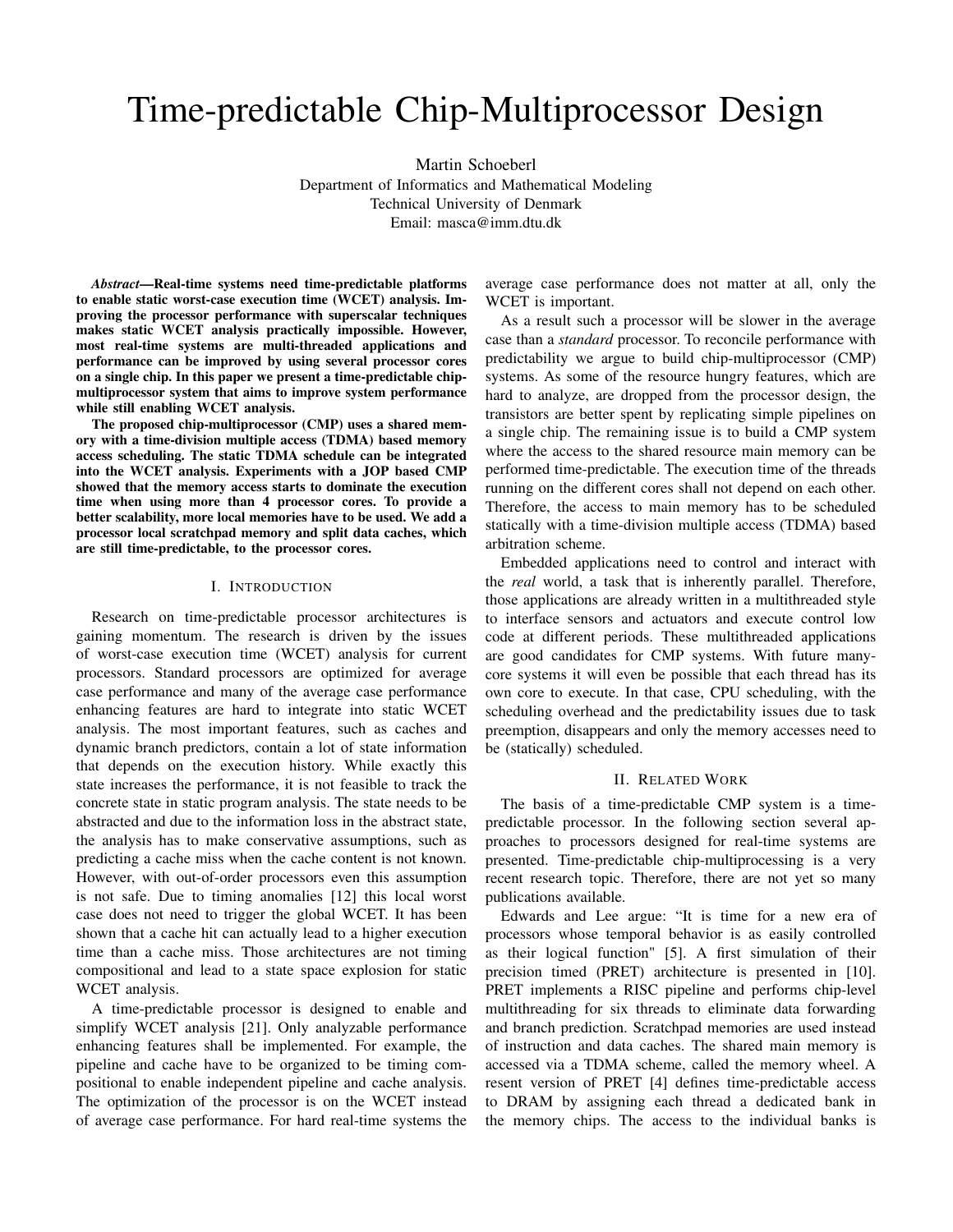pipelined and the access time fixed. As the memory banks are not shared between threads, thread communication has to be performed via the shared scratchpad memory. Although the PRET architecture is not a CMP system, the concepts used in the multi-threaded pipeline can also be applied to a CMP system. We intend to evaluate the PRET memory controller with our CMP system. Each bank will be assigned to a set of CPUs. Within this set we will perform a TDMA based memory arbitration.

Our design can be seen as an instance of the PRET architecture [11]. However, we leave the name PRET to the original Berkeley design. The main difference between our proposal and PRET is that we focus on time predictability and PRET on repeatable timing. In our opinion a time-predictable architecture does not need to provide repeatable timing as long as WCET analysis can deliver tight WCET bounds.

Heckmann et al. provide examples of problematic processor features in [7]. The most problematic features found are the replacement strategies for set-associative caches. A pseudoround-robin replacement strategy effectively renders the associativity useless for WCET analysis. In conclusion Heckmann et al. suggest the following restrictions for time-predictable processors: (1) separate data and instruction caches; (2) locally deterministic update strategies for caches; (3) static branch prediction; and (4) limited out-of-order execution. The authors argue for restriction of processor features of actual processors (of the time) for embedded systems. In contrast to that proposal, we also provide additional features, such as the split cache, for a time-predictable processor.

Whitham argues that the execution time of a basic block has to be independent of the execution history [29]. As a consequence his MCGREP architecture reduces pipelining to two stages (fetch and execute) and avoids caches all together. To reduce the WCET, Whitham proposes to implement the time critical functions in microcode on a reconfigurable function unit (RFU). With several RFUs, it is possible to explicitly extract instruction level parallelism (ILP) from the original RISC code. Whitham and Audsley extend the MCGREP architecture with a trace scratchpad [30]. The trace scratchpad caches microcode and is placed after the decode stage. The trace scratchpad has to be explicitly started and the scratchpad has to be loaded under program control. The authors extract ILP at the microcode level and schedule the instructions statically – similar to a very long instruction word (VLIW) architecture.

Superscalar out-of-order processors can achieve higher performance than in-order designs, but due to the dynamic allocation of processor resources it is difficult to predict the WCET. Whitham and Audsley present modifications to outof-order processors to achieve time-predictable operation [32]. Virtual traces allow static WCET analysis, which is performed before execution. Those virtual traces are formed within the program and constrain the out-of order scheduler built into the CPU to execute deterministically.

In comparison to caches, scratchpads are more energy efficient and the access latencies are independent of the preceding memory access pattern. The latter property makes memory access time-predictable which is relevant for hard real-time systems and WCET analysis. [31] introduces the scratchpad memory management unit (SMMU) as an enhancement to scratchpad technology. This proposed solution does not require whole-program pointer analysis and makes load and store operation time-predictable.

The scope of the Connective Autonomic Real-time Systemon-Chip (CAR-SoC) [15] project is to integrate the CarCore in a SoC that supports autonomic computing principles for the use in real-time capable autonomic systems. The multithreaded embedded processor executes the time critical application concurrently to a number of helper threads that monitor the system and provide autonomic or organic computing features such as self-configuration, self-healing, self-optimization and self-protection.

Multi-Core Execution of Hard Real-Time Applications Supporting Analysability (MERASA) is a European Union project that aims for multicore processor designs in hard real-time embedded systems. How a single threaded in-order superscalar processor can be enhanced to provide hardware multithreading is described in [13]. By strictly prioritizing multithreading capabilities and completely isolating threads it is possible to reach a deterministic behavior for tight WCET analysis. The CarCore, a multithreaded embedded processor, supports one hard real-time thread to be executed while several non real-time threads run concurrently in the background. The MERASA processor is a CMP system where a simplified version of the CarCore processor is used. The shared memory is accessed via a shared bus.

Not that many papers are available on the design of timepredictable CMP systems. A recent paper discusses some high-level design guidelines [3]. To simplify WCET analysis (or even make it feasible) the architecture shall be *timing compositional*. That means that the architecture has no timing anomalies or unbounded timing effects [12]. The Java processor JOP, used in the proposed time-predictable CMP, fulfills those properties. For CMP systems the authors of [3] argue for bounded access delays on shared resources. This is in our opinion best fulfilled by a TDMA based arbitration scheme.

# III. TIME-PREDICTABLE PROCESSORS

The basic building block for a time-predictable CMP is a time-predictable processor. In the following we present two architectures that can be used: the Java processor JOP, which is already in industrial us; and the VLIW processor Patmos, which is currently in development.

#### *A. The Java Processo JOP*

The Java processor JOP [19] is a hardware implementation of the Java virtual machine (JVM). The JVM bytecodes are the native instruction set of JOP. The main advantage of directly executing bytecode instructions is that WCET analysis can be performed at the bytecode level. The WCET tool WCA [23] is part of the JOP distribution. The Java classfile, which is the Java executable format, contains all symbolic information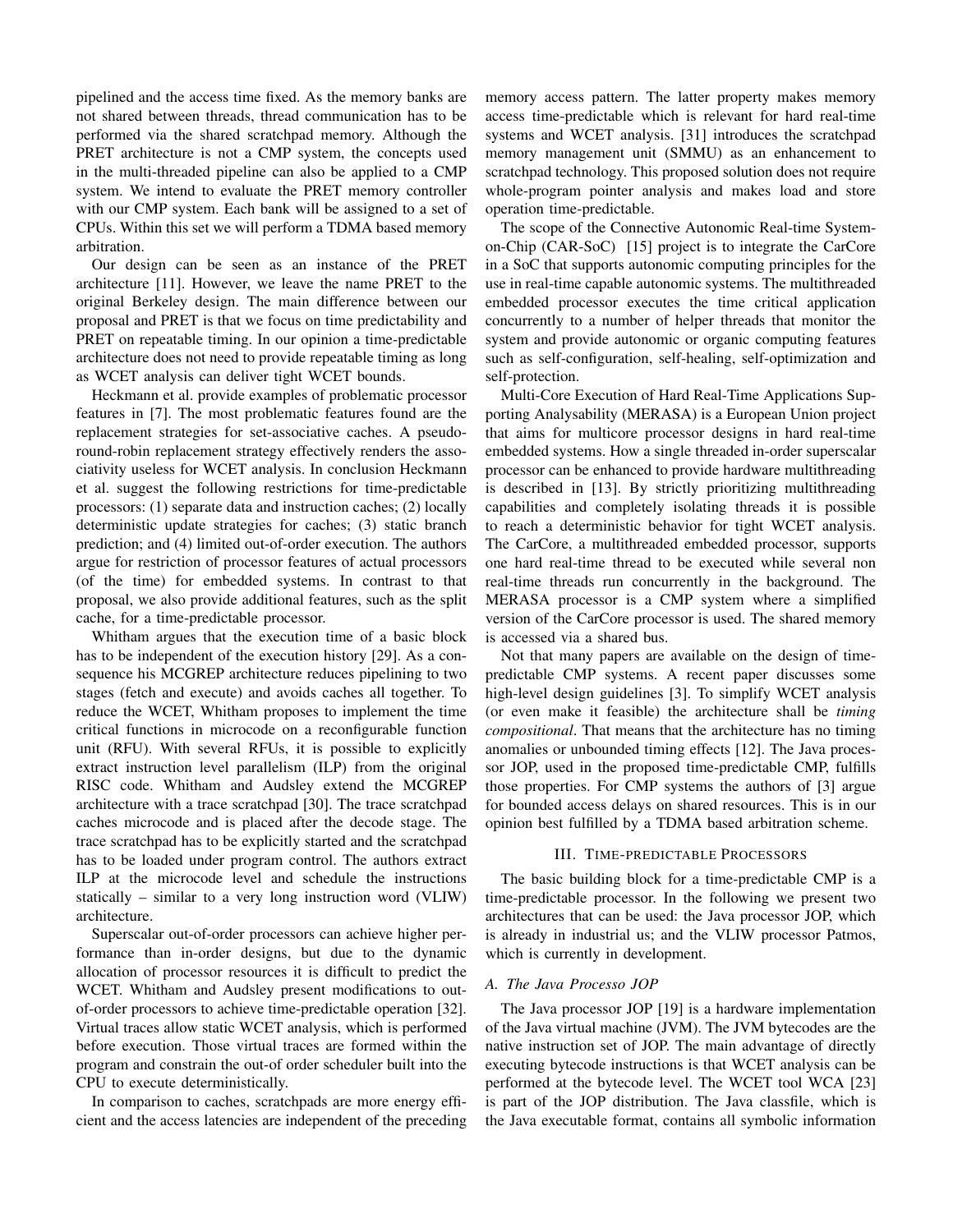of the original program.<sup>1</sup> Having this symbolic information available is of a great help for a WCET analysis tool.

The pipeline and the microcode of JOP has been designed to avoid timing dependencies between bytecode instructions. The execution time of the bytecodes are known cycle accurate. If a bytecode instruction accesses main memory (e.g., object field load), the execution time depends on the memory latency and in the case of a CMP system on the memory arbitration. The timing influence of a TDAM based memory arbiter has been integrated into the timing model of the individual bytecodes for the WCET analysis tool [14].

JOP uses split load instructions to partially hide the memory latency. A split load instruction consists of two instructions: one that triggers the actual memory load and a second one that reads the result. Between those two instructions other, non memory accessing, instructions can be executed. In the microcode of JOP this feature is used to hide some of the memory latency.

JOP contains a method cache [16] for the bytecode instructions, a stack cache [17] for the stack allocated data, and a split-cache for heap allocated data [20], [22]. A special object cache has been integrated into the WCET analysis tool [9] and is currently under development.

JOP is open-source under the GNU GPL and available from http://www.jopdesign.com/. The source distribution also contains the WCET analysis tool WCA. The uniprocessor version of JOP has been in use in industrial applications. The CMP version of JOP was used as the platform for architecture research within the EC funded project JEOPARD [25] on Java for parallel real-time development.

#### *B. The VLIW Processor Patmos*

Processors for future embedded systems need to be timepredictable *and* provide a reasonable worst-case performance. Therefore, we develop a VLIW pipeline with special designed caches to provide good single thread performance. To enhance multi-threaded worst-case performance the VLIW pipeline is duplicated in a CMP design.

The time-predictable processor Patmos is one approach to attack the complexity issue of WCET analysis. Patmos is a static scheduled, dual-issue RISC processor that is optimized for real-time systems. All instruction delays are visible at the instruction set architecture. This decision puts more burden on the compiler, but simplifies the WCET analysis tool.

Access to main memory is done via a split load, where one instruction starts the memory read and another instruction explicitly waits for the result. Although this increases the number of instructions to be executed, instruction scheduling can use the split accesses to hide memory access latencies deterministically.

A major challenge for the WCET analysis is the memory hierarchy with multiple levels of caches. We attack this issue by caches that are especially designed for WCET analysis. For instructions we adopt the method cache from JOP [16], which operates on whole functions/methods and thus simplifies the modeling for WCET analysis. This cache organization simplifies the pipeline and the WCET analysis as instruction cache misses can only happen at call or return instructions.

Furthermore, we propose a split-cache architecture [20] for data, offering dedicated caches for the stack area, constants, static data, heap allocated objects, as well as a compiler managed scratchpad memory. Data allocated on the stack is served by a direct mapped stack cache, heap allocated data in a highly associative data cache, and constants and static data in a set associative cache. Only the cache for heap allocated data and static data needs a cache coherence protocol for a CMP configuration of Patmos. Each of these mechanism specifically allows predictable caching of its related data, while at the same time supporting WCET analysis.

Furthermore, a scratchpad memory can also be used to store frequently accessed data. To distinguish between the different caches, Patmos implements typed load and store instructions. The type information is assigned by the compiler (e.g., the compiler already organizes the stack allocated data).

# IV. SHARED MEMORY ARBITRATION

The individual cores of a CMP system share the access bandwidth to the main memory. To build a time-predictable CMP, we need to schedule the access to the main memory in a time-predictable way. A predictable scheduling can only be time based, where each core receives a fixed time slice. This scheduling scheme is called time-division multiple access (TDMA). The execution time of un-cached loads and stores and the cache miss penalty depend on this schedule and therefore, for accurate WCET analysis, the complete schedule needs to be known. A TDMA schedule with equal sized slots has been integrated into the WCET analysis tool for JOP. As far as we know the JOP CMP system [14] is the first timepredictable CMP that includes a WCET analysis tool.

The individual time slices need not be equally sized. Especially on a many-core system the TDMA schedule can be optimized for the application. Assuming that enough cores are available, we propose a CMP model with a single thread per core. In that case, thread switching with the scheduling overhead and the hard to predict cache trashing though preemption disappears. Furthermore, no schedulability analysis has to be performed.

Since each processor executes only a single thread, the WCET of that thread can be as long as its deadline. When the period of a thread is equal to its deadline, 100% utilization of individual cores are feasible, which is in general not possible with priority based scheduling.

For threads that have enough slack time left, we can increase the WCET by decreasing their share of the bandwidth on the memory bus. Other threads with tighter deadlines can, in turn, use additional memory bandwidth in order to reduce their WCET. The TDMA schedule is the input for the WCET analysis and the WCET analysis verifies if all tasks will

<sup>&</sup>lt;sup>1</sup>There exists even decompilers, which generate reasonable readable Java source from the classfiles.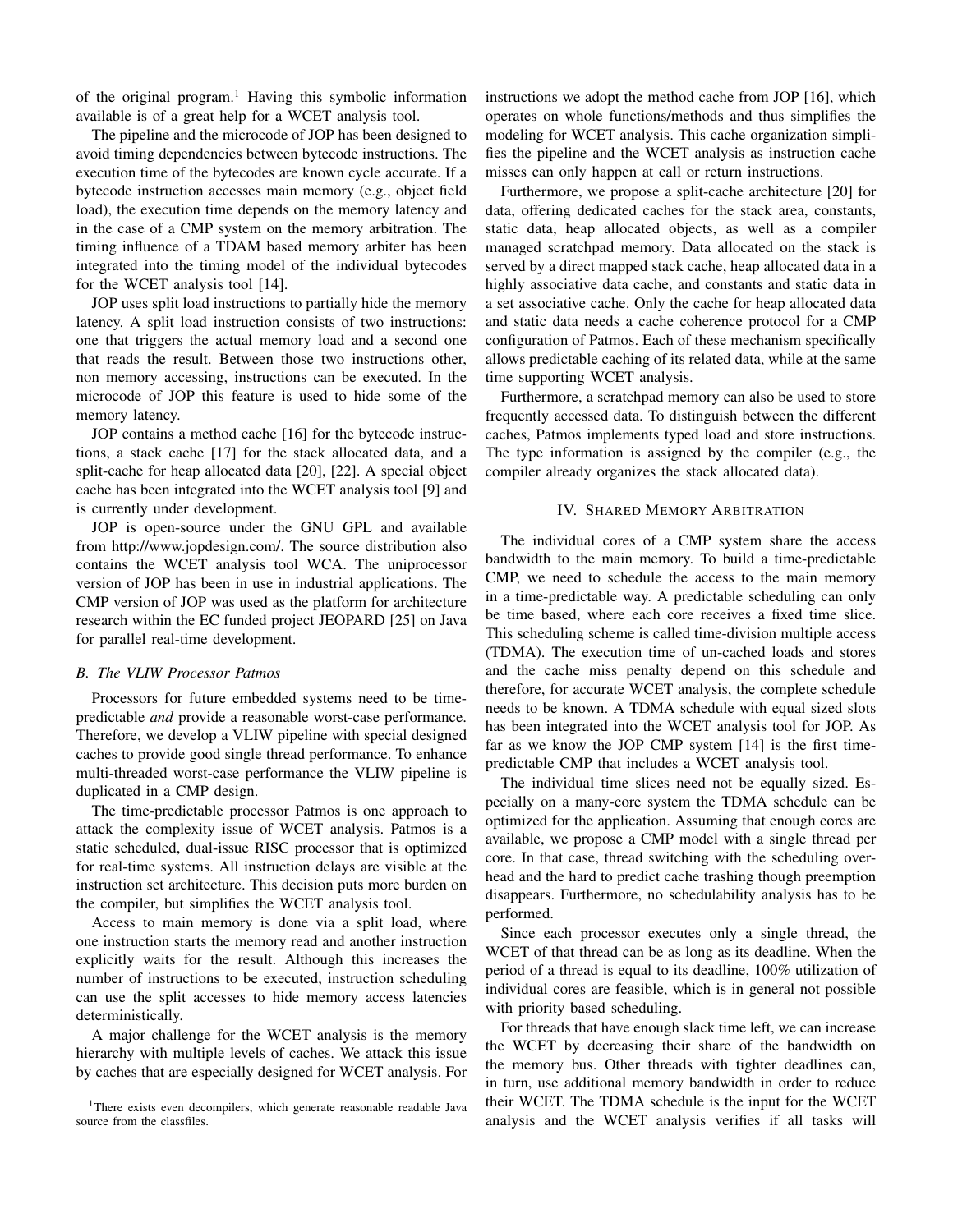meet their deadline. Finding a static TDMA schedule for an application is thus an iterative optimization problem [24].

# V. CACHING

Several cores competing for access to the same memory increase the pressure to reduce accesses to the shared main memory. In standard computer architecture several levels of caches, core local first level caches and shared caches for the other levels, are used. However, for a time-predictable architecture the cache need to be analyzable. A cache shared between different threads and serving instructions and data requests is practically not analyzable. Therefore, only core local caches provide the timing independency between the threads running on different cores.

On a CMP system some data needs to be hold cache coherent. However, not all data is shared between threads. Stack allocated data, constants, and class type information (e.g., the method dispatch table) usually needs no cache coherence. Therefore, splitting the cache for different data areas simplifies some of the caches.

Furthermore, a single data cache for different data areas can be the reason for very conservative WCET bounds. A single access with an unknown address destroys all abstract cache information on one way of a set-associative cache. In the case of a direct mapped cache the abstract cache state for all the whole cache is unknown. Heap allocated objects and arrays are a prime candidate for this issue. Their address is usually only known at runtime and not at static program analysis time. We argue that accesses to data with statically unknown addresses shall not be cached at all or go to a dedicated cache. If this object cache is highly associative, some accesses can be tracked symbolically in the WCET analysis [9].

For a time-predictable CMP design we suggest to use following cache architecture:

- A method cache for the instructions that caches full methods/functions (non cache coherent).
- A direct mapped stack cache for stack allocated data (non cache coherent).
- A cache for constants and class information (direct mapped or medium associativity, not cache coherent).
- A cache for probably shared static data (medium associativity, cache coherent).
- A highly associative cache for heap allocated objects (cache coherent).
- A few prefetch buffers for arrays, which explore primary spatial locality (cache coherent).

The delegation of load and store instructions to the dedicated caches is simple in a Java processor, as the bytecode contains enough information about the memory area. For a RISC style load/store architecture either typed load/store instructions can be introduced or the MMU can be programmed to map the different data areas to address ranges that decide on the cache type.

A common approach to avoid data caches is to use an onchip memory called scratchpad memory, where data allocation is under program control. This program managed memory entails a more complicated programming model, although it can be automatically partitioned [1], [26]. Exposing the scratchpad memory at the language level can further help to optimize the time-critical path of the application. The real-time specification for Java (RTSJ) [2] has the notation of scoped memory, which serves as temporal allocation context to avoid garbage collection. This scoped memory is an ideal candidate to represent core local scratchpad memories [27].

# VI. ALTERNATIVE COMMUNICATION PATHS

With the increase in number of cores, the memory bandwidth and the cache-coherence protocol are becoming limiting factors for the scalability of CMP systems. We have to reconsider other forms of on-chip communication for further performance scaling. In the 80's the architecture of Transputers [28] provided hardware support for the programming model of Communicating Sequential Processes (CSP [8]). CSP are processes with a clear definition of communication based on message passing. The communication primitives also serve as synchronization points.

In [6] we have presented the design of hardware support for CSP based on-chip communication. The individual cores are connected to a ring based network-on-chip (NoC). To make this (shared) NoC predictable, we applied the same design principle to the NoC as for the memory controller: the access to the NoC is TDMA based. In our case, each core has a dedicated clock cycle where it is allowed to insert a single packet into the ring network. The NoC runs at the same clock speed as the individual cores. For a quite small CMP system, consisting just of three cores, the communication between the cores via the TDMA based NoC is up to 11 times faster than communication via the shared memory.

### VII. CONCLUSION

In this paper we have presented an approach to design a time-predictable chip-multiprocessor. The basis of a timepredictable CMP is a time-predictable core. Dynamic features, which use a large execution history to increase the average case performance, are problematic for WCET analysis. Especially interferences between different features result in a state space explosion for the analysis. The presented architectures, the Java processor JOP and the dual-issue VLIW processor Patmos, are in-order pipelines without implicit instruction dependencies. Both architectures use a method cache containing whole methods and a data cache that is split for stack allocated data, constants, and heap allocated data.

A streamlined, time-predictable processor is quite small. Therefore, we can regain performance by the exploration of thread level parallelism in embedded applications with a replication of the processor in a CMP architecture. The key component for a time-predictable CMP is static scheduling of the accesses to the shared memory. The static schedule guarantees that thread execution times on different cores are independent of each other.

For future many-core systems we propose to execute just a single thread per processor core. In that case CPU scheduling